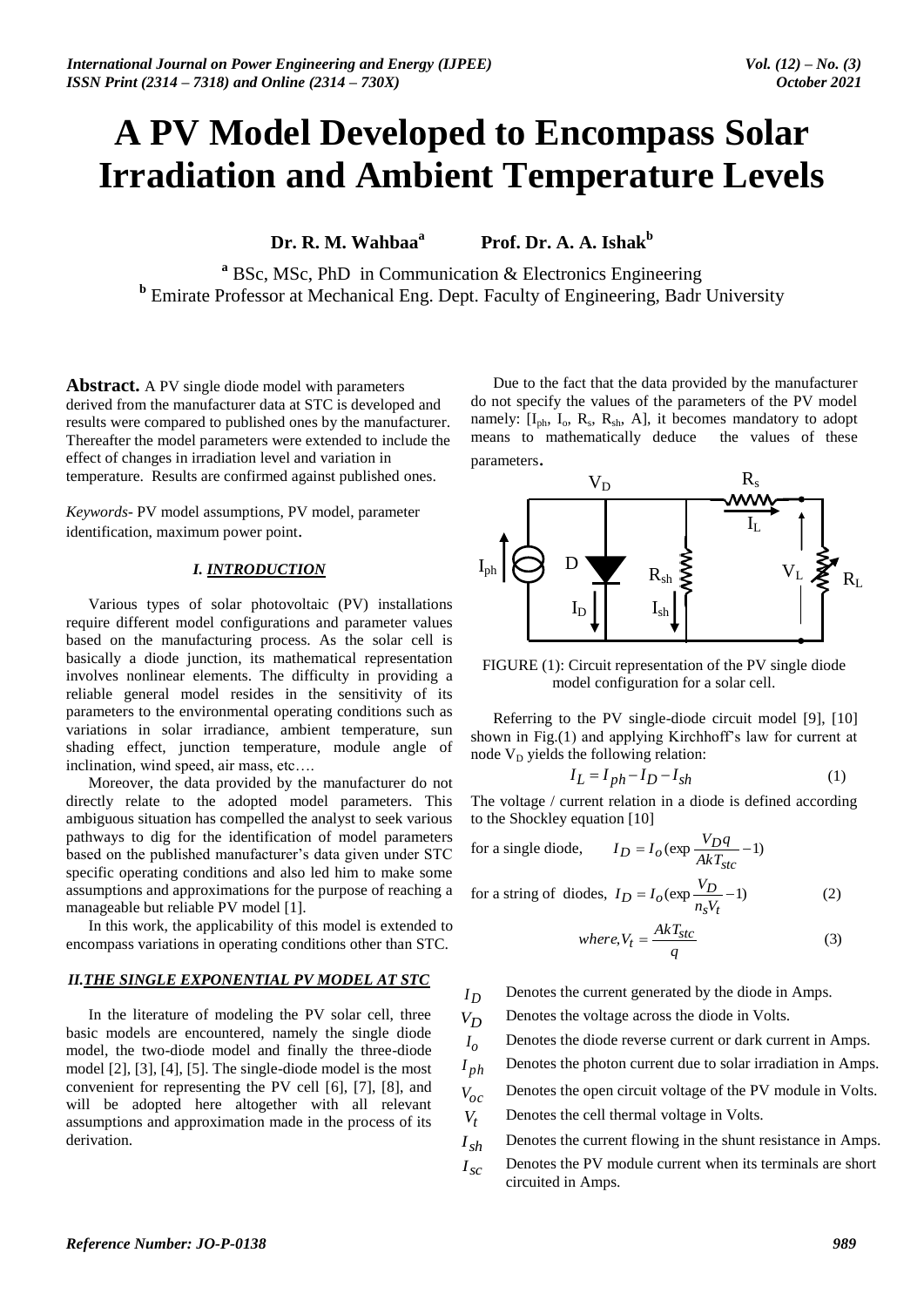- *L I* Denotes the load current in Amps.
- *VL* Denotes the load terminal voltage in Volts
- A Denotes the cell ideality factor, for mono-crystalline cell  $1 \leq A \leq 2$  [7].
- q Denotes the electron charge in Coulomb,  $q = 1.602 \times 10^{-19}$ .
- k Denotes the Boltzman's constant  $k=1.38\times10^{-23}$ .
- $n<sub>S</sub>$ Denotes the number of PV series cells in the module
- *VPM* Denotes the voltage at point of maximum power in Volts
- *IPM* Denotes the current at maximum power in Amps.
- STC Denotes the standard testing condition at: irradiance  $G_{STC} = 1000 W/m^2$ , ambient temperature  $T<sub>STC</sub> = 25 °C$ , air mass AM=1.5, wind speed of 1m/s [9].
- *TSTC* Denotes the temperature at standard testing condition in  $\mathrm{R}$ .

#### *III. DERIVING MODEL PARAMETERS FROM MANUFACTURER DATA*

 To deduce the values of the five unknown parameters corresponding to the PV single-diode model circuit, t*hree remarkable operating points* are applied to equation (1) and two particular system operating conditions will yield the following;

**i-** PV module terminals are short circuited ie.  $V_L=0$ 

$$
I_{sc} = I_{ph} - I_o(\exp\frac{I_{sc}R_s}{n_sV_t} - 1) - \frac{I_{sc}R_s}{R_{sh}}
$$
(5)

**ii-**PV module terminals are open circuited ie.  $V<sub>L</sub>=0$ 

$$
0 = I_{ph} - I_o \left(\exp{\frac{V_{oc}}{n_s V_t}} - 1\right) - \frac{V_{oc}}{R_{sh}}
$$
(4)

 **iii-**PV module operating at the point of maximum power,  $(V_{LPm}, I_{LPm})$ 

$$
I_{pm} = I_{ph} - I_o (\exp \frac{V_{pm} + I_{pm} R_s}{n_s V_t} - 1) - \frac{V_{pm} + I_{pm} R_s}{R_{sh}} \quad (6)
$$

**iv-** at point of maximum power:,

$$
\frac{dP}{dV_L}\Big|_{P_{\text{max}}} = 0 = I_{pm} +
$$
\n
$$
V_{pm} = \frac{(-\frac{I_{sh}(R_{sh} + R_s) - V_{OC}}{n_s V_t R_{sh}}) \exp(\frac{V_{pm} + I_{pm} R_s - V_{OC}}{n_s V_t}) - \frac{1}{R_{sh}}}{1 + (\frac{I_{sh}(R_{sh} + R_s) - V_{OC}}{n_s V_t R_{sh}})R_s \exp(\frac{V_{pm} + I_{pm} R_s - V_{OC}}{n_s V_t}) + \frac{R_s}{R_{sh}}} (7)
$$

 $v -$  at point of short circuit  $\frac{di}{dV_L}\Big|_{I=I_{\infty}} = -\frac{1}{R_{sh}}$ *dI sc*  $=-\frac{1}{1}$  $=$ 

$$
-\left(\frac{I_{sc}(R_{sh}+R_s)-V_{oc}}{n_s V_t R_{sh}}\right) \exp\left(\frac{I_{sc}R_s-V_{oc}}{n_s V_t}\right) - \frac{1}{R_{sh}} - \frac{1}{1 + \left(\frac{I_{sc}(R_{sh}+R_s)-V_{oc}}{n_s V_t R_{sh}}\right)R_s \exp\left(\frac{I_{sc}R_s-V_{oc}}{n_s V_t}\right) + \frac{R_s}{R_{sh}} - \frac{1}{R_{sh}}
$$
\n*IV. DEDUCING PV MODEL PARAMETERS FROM*\n*MANUEACTURER DATA*

The Siemens mono-crystalline PV solar module, SM50-H was selected. The detailed manufacturer data at STC are given in [12]. The iterative simultaneous solution of equations (4-8) is performed and yielded the values of the five model parameters, namely  $[R_s, R_{sh}, I_{ph}, I_o, A]$  at (STC). Appropriate initial values are to be carefully selected to ensure fast convergence of the iterative process. The flow chart of the computer program is given in appendix A. The computed values of the module parameters are given in table **I;**

**Table I-** Computed values of the model parameters

| $\rm R_{\rm c}$ | $R_{sh}$                        |  | $\ln \ln u$ A | $I_{\rm ph}$               | $V_{oc}$ | $\mathbf{I}_{\rm SC}$ |
|-----------------|---------------------------------|--|---------------|----------------------------|----------|-----------------------|
|                 | $0.36$   301.27   1.493   0.042 |  | 2.72          | $\vert$ 3.404   21.4   3.4 |          |                       |

The calculated parameter values are to be introduced to the single diode model to finalize the PV representation. The computed maximum power is  $P_{\text{max}} = 50.62W$ , which is conform to the module rating given by the manufacturer.

#### *V. COMPUTING THE I/V CHARACTERISTICS FROM THE DEVELOPED PV MODEL*

Solving the single diode model for load values of  $0.5 \le R_I \ge 11,330 \Omega$  will reproduce the I/V characteristics of the photovoltaic module under STC. Program flow chart in use is given in appendix B. The results obtained are presented in fig.(2) and came in good agreement with the ones published by the manufacturer at STC.



 FIGURE (2): Results of computed I/V characteristics against manufacturer published results at STC.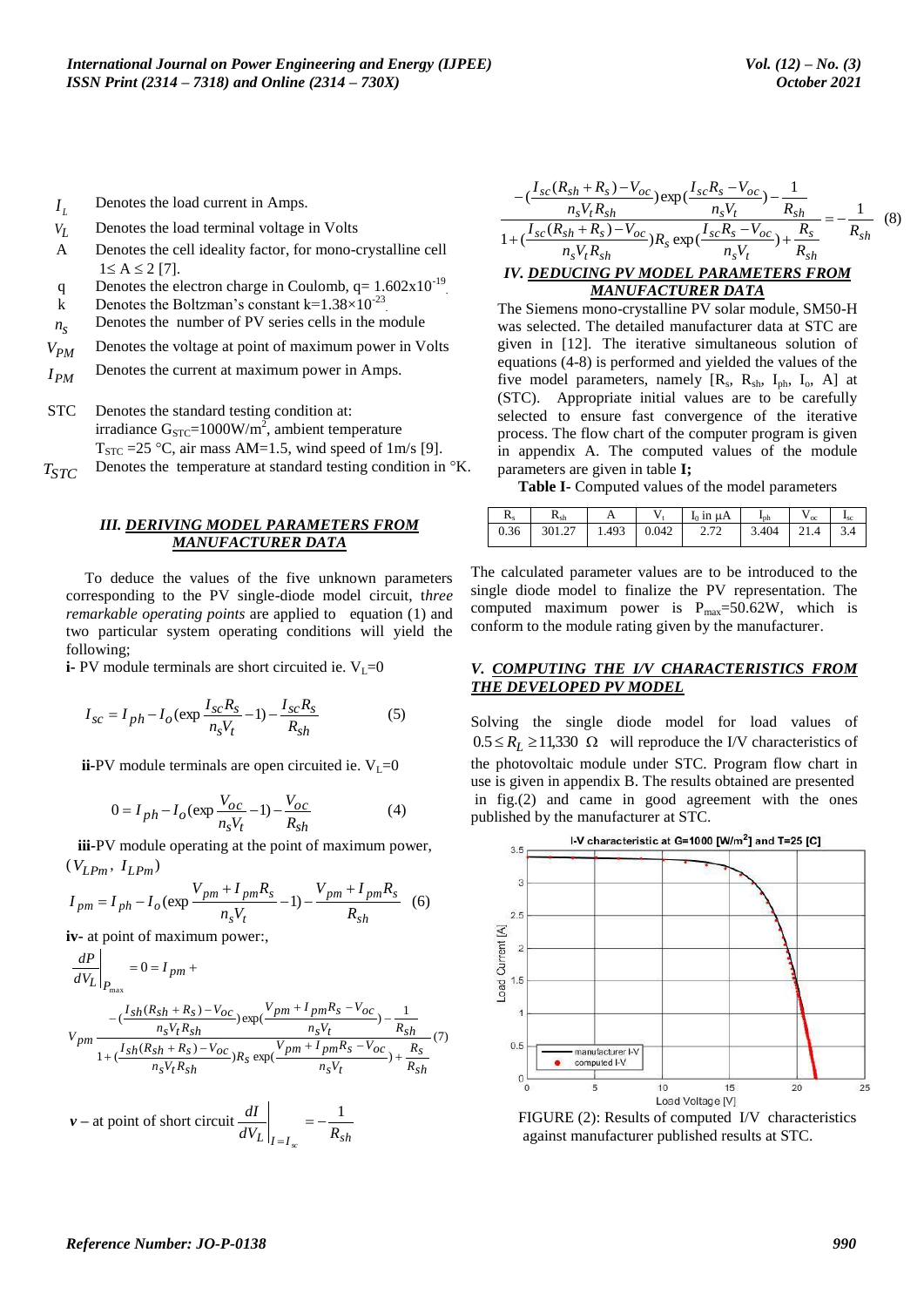#### *VI. EXTENDING THE PV MODEL TO CATER FOR ACTUAL CONDITIONS*

**a-** Implementation of the **assumptions** adopted in the literature of the PV modeling to cater for expected changes in the surrounding operating conditions are given hereafter:

- **i-**The value of the short circuit current is taken to equal to the photon current [13].
- **ii-**The dependence of the dark saturation current  $I_0$  on temperature changes is linear and is directly proportional with the irradiation [1].
- **iii-**The assumption that the coefficients of temperature for the current and voltage at maximum power  $\alpha_{I_{pm}}$  and  $\alpha_{V_{pm}}$  relates to the ones at short circuit current and open circuit voltage by  $\alpha_{I_{\infty}}$  and  $\alpha_{V_{OC}}$  constants  $k_1$  and  $k_2$  respectively such that:  $\alpha_{I_{\rm sc}} = k_1 \alpha_{I_{\rm pm}}$  and  $\alpha_{V_{\rm OC}} = k_2 \alpha_{V_{\rm PM}}$ , where [1] implies the following:  $\alpha_{I_{\rm sc}} \approx 0.8 \alpha_{I_{\rm pm}}$  and  $\alpha_{V_{OC}} \cong 0.8 \alpha_{V_{PM}}$
- **iv-**The assumption of considering the cell series and shunt resistances to be constant over the range of variation in operating conditions [1]**,** thus ignoring the dependency of  $R_s$  and  $R_{sh}$  on the values of irradiation  $G_{\text{act}}$  and ambient temperature  $T_{\text{amb}}$ .
- **v-**The effect of the linear superposition of both the diffusion and recombination current effects in the space charge layer is included in a single ideality factor A. Another approach resides in splitting these two effects through modeling them by two Shockley diodes [13], connected in parallel yielding to the double exponential model configuration and resulting in two non-ideality factor  $A_1$  for the diffusion current and the nonideality factor  $A_2$  for the recombination current representation. This model is sometimes referred to as the seven parameters model. The advantage of this model is that it provides better accuracy at lower irradiating levels [10]**.**
- **vi-**The inclusion of the effect of the grain boundaries and leakage current usually is associated with the representation of the polycrystalline Si- solar cells model [9]**,** which necessitates the presence of a third diode thus yielding to the three-diode PV model.

**b-** Implementation of the **approximations** adopted in the literature of the PV modules are given hereafter:

 **i-** Regarding the value of the exponential term

 $(\exp \frac{Y D Y}{I})$ *kT*  $\frac{V_{D}q}{I_{D}}$  in equation (2) to be much greater than unity[2],

thus reducing equation (2) to:  $I_D = I_o \exp(\frac{Y_D}{Y_o})$ *s t*  $D = I_o \exp(\frac{v_D}{n_s V_t})$  $I_D = I_o \exp(\frac{V_I}{V}$ 

**ii-** Neglecting the value of the exponential

term (exp 
$$
\frac{I_{sc}R_s}{n_sV_t}
$$
) compared with the value exponential  
term (exp  $\frac{V_{oc}}{n_sV_t}$ ), when reformulating equation (8).

#### *VII. IMPLEMENTATION OF THE ACTUAL OPERATING CONDITIONS IN THE PV MODEL*

Under any condition other than the STC, rescaling of the manufacturer parameters of the PV module must be effected. The major factors affecting these parameters are the irradiation level  $(G_{act})$  and cell temperature  $(T_c)$  and are performed in accordance to the transformations adopted in the literature [14].

**i-**Short circuit current as function of G<sub>act</sub> and T, namely  $I_{sc}(G_{act}, T_c)$ 

$$
I_{sc}(G_{act}, T_c) = I_{sc}^0 \frac{G_{act}}{G^0} [1 + \alpha_{I_{sc}} (T_c - T_c^0)]
$$
 (9)

**ii-**Output current at maximum power as function of G<sub>act</sub> and  $T_c$ ,  $I_{pm}(G, T_c)$ 

$$
I_{pm}(G_{act}, T_c) = I_{pm}^0 \frac{G_{act}}{G^0} [1 + \alpha_{I_{pm}} (T_c - T_c^0)]
$$
 (10)

**iii-**Open circuit voltage as function of  $G_{\text{act}}$  and  $T_c$  $V_{oc}(G_{act}, T_c)$ 

$$
V_{oc}(G_{act}, T_c) = V_{oc}^o + \alpha_{V_{oc}} (T_c - T_c^o) + V_t \ln(\frac{G_{act}}{G_o})
$$
 (11)

**iv-**Output voltage at maximum power as function of  $G_{\text{act}}$  and  $T_c$  $V_{nm}(G_{act}, T_c)$ 

$$
V_{pm}(G_{act}, T_c) = V_{pm}^o + \alpha_{V_{pm}}(T_c - T_c^o) + V_t^o \ln(\frac{G_{act}}{G^o})
$$
 (12)

The superscript  $\theta$  denotes the value of the corresponding variable at STC.

Substituting in equations (4-8) with the modified parameter values of  $G_{act}$  and  $T_{amb}$  yielding new values of the model parameters  $I_{sc}(G_{act}, T_c)$ ,  $I_{pm}(G_{act}, T_c)$ ,  $V_{oc}(G_{act}, T_c)$ ,  $V_{pm}(G_{act}, T_c)$ . This process must precede the application of

the iterative solution to the equations (6, 7, 8, 9 and 10). The transformation of cell temperature  $(T_c)$  from NOCT

base to the STC base is given according to the relation [13]

$$
T_c = T_{amb} + (NOTC - 20)\frac{G_{act}}{800}
$$

 $\ddot{\phantom{0}}$ 

where,  $T_c$ 

Denotes the actual cell temperature in  $\mathrm{C}$ . NOCT Denotes the normal operating condition temperature which is taken at an irradiance level of 800W/m<sup>2</sup> and ambient temperature of 20 $^{\circ}$ C.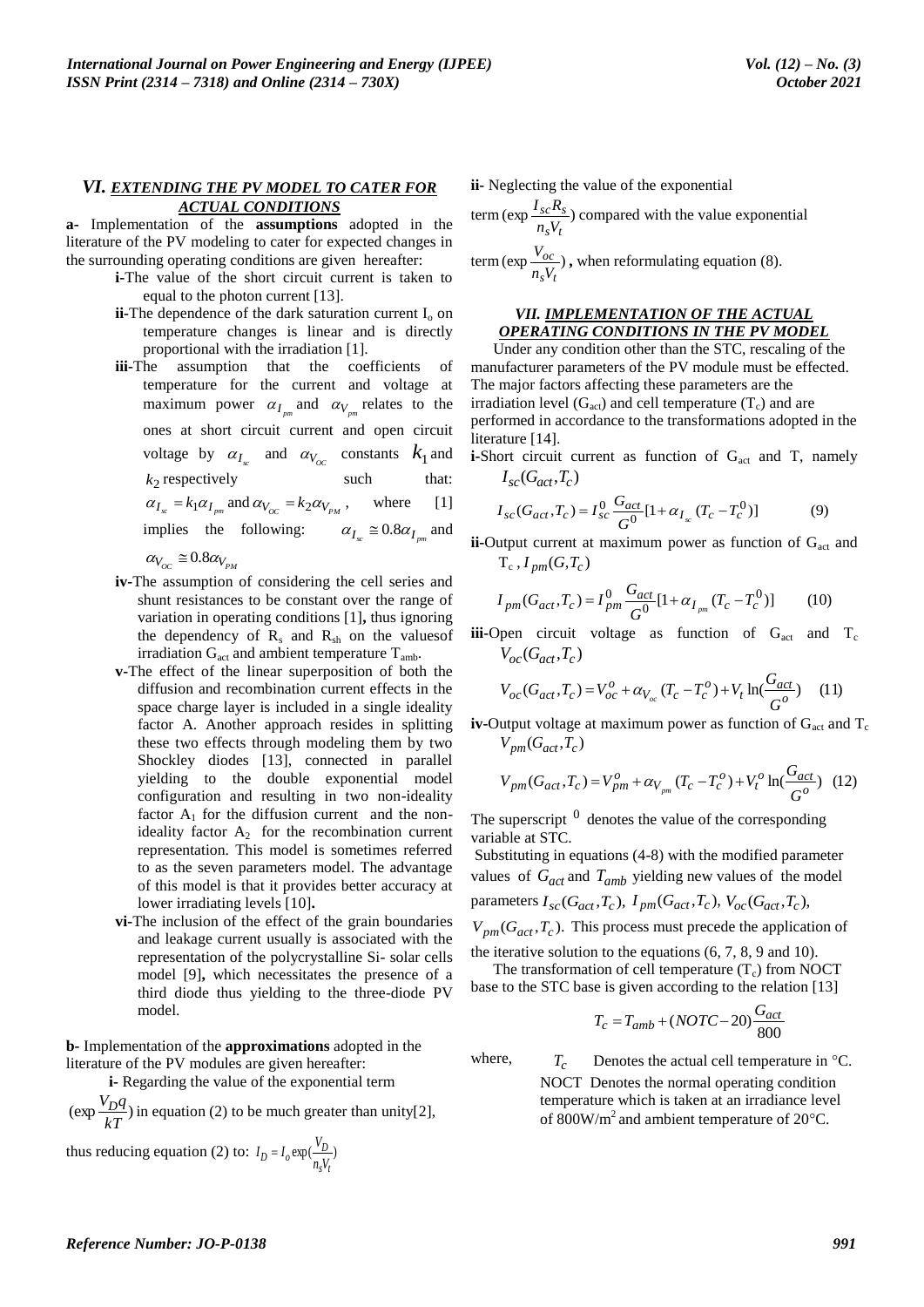(d)

#### *VIII. RESULTS OF THE EXTENDED PV MODEL*

The routine previously adopted in  $sec(iv)$  and  $sec(v)$  is to be repeated for different values of operating conditions of solar irradiation in the range of  $200-1000$ W/m<sup>2</sup> and ambient temperature levels in the range of  $25-65$ °C.



(a) I/V characteristics at constant temperature



(b) I/V characteristics at constant irradiation



The results displayed in  $fig(4.a)$  shows the variation of the PV I/V characteristics due to changes in solar irradiation levels at constant ambient temperature thus confirming the validity of the program. The I/V characteristics shown in fig. (4.b) relates to the changes in the ambient temperature while the solar irradiation is kept constant at  $800W/m^2$ . In fig. (5.a) and fig. (5.b) the variations in load power versus load voltage under constant temperature and constant irradiation respectively is shown and the points of maximum power is highlighted pointing at the locus of the maximum power point



**(a) P/V characteristics at constant temperature**



**(b) P/V characteristics at constant irradiation**

 **FIGURE5.** P/V characteristics computed under various operating conditions

#### *IX. CONCLUSION*

In this work the single diode model adopted in computing PV , I/V characteristics is developed with parameters derived from the manufacturer data at STC. The results obtained from the analytical study were compared against the manufacturer published ones. These results came in good agreement over most of the variations in I/V characteristics in the zones of constant current and constant voltage, yet some discrepancy appears in the neighborhood of the maximum power operation zone. This observation can primarily be attributed to the pronounced sensitivity of the PV system parameters to the surrounding operating conditions. Although the magnitude of this discrepancy is relatively small, yet it points out to the fact that certain assumptions made are not entirely valid over the expected range of PV module operation.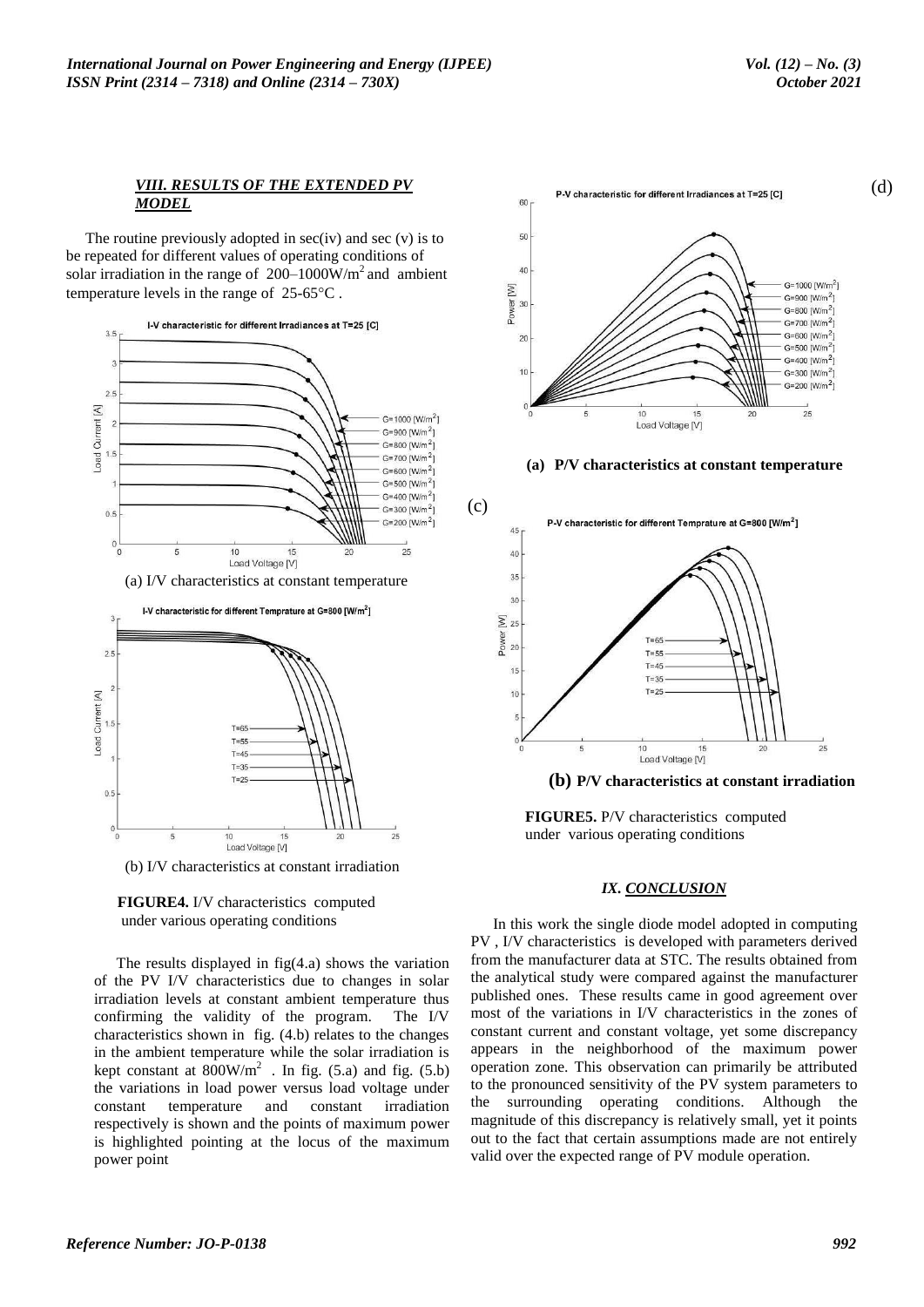Consequently further investigations to the assumptions and approximations adopted are to be carried out in order to minimize this discrepancy as it falls in the zone of great interest to the photovoltaic system efficiency namely the point of maximum power point operation (MPPO) [15].

The model parameters were extended to cope with various operating conditions of solar irradiance and ambient temperature levels. Referring to the results of the study presented in fig. (4) and fig. (5), it can be concluded that the effect of irradiation over the point of maximum power is more pronounced than the that of the ambiant temperature.

#### *X. REFERENCES*

1.H. Tian, F. D. Mancilla, K. Ellis, P. Jenkins and E. Muljadi, " *A detailed performance model for photovoltaic systems*"", National Renewable Energy Laboratory NREL/JA-5500-54601, July 2012. 2. Y. Chaibi, M. Salhi, A. El-jouni and A. Essadki, "*A New method to extract the equivalent circuit parameters of a photovoltaic panel*", Solar Energy

163 (2018), pp. 376-386.

- 3. S. Vergura, "*A complete and simplified datasheetbased model of PV cells in variable environmental conditions for circuit simulation*"", MDPI, Energies 2016, 9, 326, April 2016.
- 4. A. Ahmad and F. Rahman, "*Modeling and simulation of solar photovoltaic system*"", International Journal of Advance Research in Science and Engineering (IJARSE), vol. 3, issue No. 7, July 2014, pp. 124-135.
- 5. D. Sera, R. Teodorescu and P. Rodriguez, "*PV*  panel model based on datasheet values' Industrial Electronics, 2007, ISIE 2007. IEEE International, July 2007, DOI: 10.1109/ISIE. 2007.4374981 .
- 6. T. Ahmad, S. Sobhan and F. Nayan, "*Comparative analysis between single-diode and double-diode model of PV cell: concentrated on different*  parameters effect on its efficiency", Journal of Power and Energy Engineering, 2016, 4, pp. 31- 46.
- 7. N. M. Shannan, N. Z. Yahaya and B. Singh, "*Single-diode model and two-diode model of PV modules: A Comparison*"", IEEE International Conference on Control System, Computing and Engineering,, 29 Nov.-1 Dec 2013, Penang, Malysia, pp. 210-214.
- 8. J. P. Charles, I. Mekkaoui- Alaouui , G. Bordure and P. Mialhe, "*A critical study of the effectiveness of the single and double exponential models for I-V characterization of solar cells*"", Solid-State Electronics, Vol. 28,

No. 8, 1985, pp. 807-820.

- 9. S. A. Mahmoud, M. M. Alsari and R. M. Alhammadi, "*MATLAB modeling and simulation of photovoltaic modules*", [IEEE 55th](https://ieeexplore.ieee.org/xpl/mostRecentIssue.jsp?punumber=6276898)  [International Midwest Symposium on Circuits](https://ieeexplore.ieee.org/xpl/mostRecentIssue.jsp?punumber=6276898)  [and Systems \(MWSCAS\),](https://ieeexplore.ieee.org/xpl/mostRecentIssue.jsp?punumber=6276898) 5-8 Aug. 2012[,10.1109/MWSCAS.2012.6292138.](https://doi.org/10.1109/MWSCAS.2012.6292138)
- 10. N. Aoun, R. Chenni, B. Nahman and K. Bouchouicha, " *Evaluation and validation of equivalent five- parameter model performance for photovoltaic panels using only reference*  data", Energy and Power Engineering, August 2014, 6, pp. 235-245.
- 11. S. Kasap, "*pn Junction the Shockley model*", (S. O. Kasap, 1990-2001), A e Booklet.
- 12. SIEMENS solar module ,SM50-H, SIEMENS PV. pdf.
- 13. N.Veissid, "*The I-V silicon solar cell characteristic parameters temperature dependence. An experimental study using the standard deviation method*", 10<sup>th</sup> European Photovoltaic Solar Energy Conference, April 1991, Lisbon, Portugal, pp. 43-47.
- 14. S. B. Dongue, D. Njomo and L. Ebngai, "*A new strategy for accurately predicting I-V electrical characteristics of PV modules using a nonlinear five-point model*", Journal of Energy, vol. 2013, article ID 321694.
- 15**.** A. Driesse, S. Harrison and P. Jain, *''Evaluating the effectiveness of maximum power point tracking methods in photovoltaic power systems using array performance models''***,** IEEE, 2017, pp. 145-150.